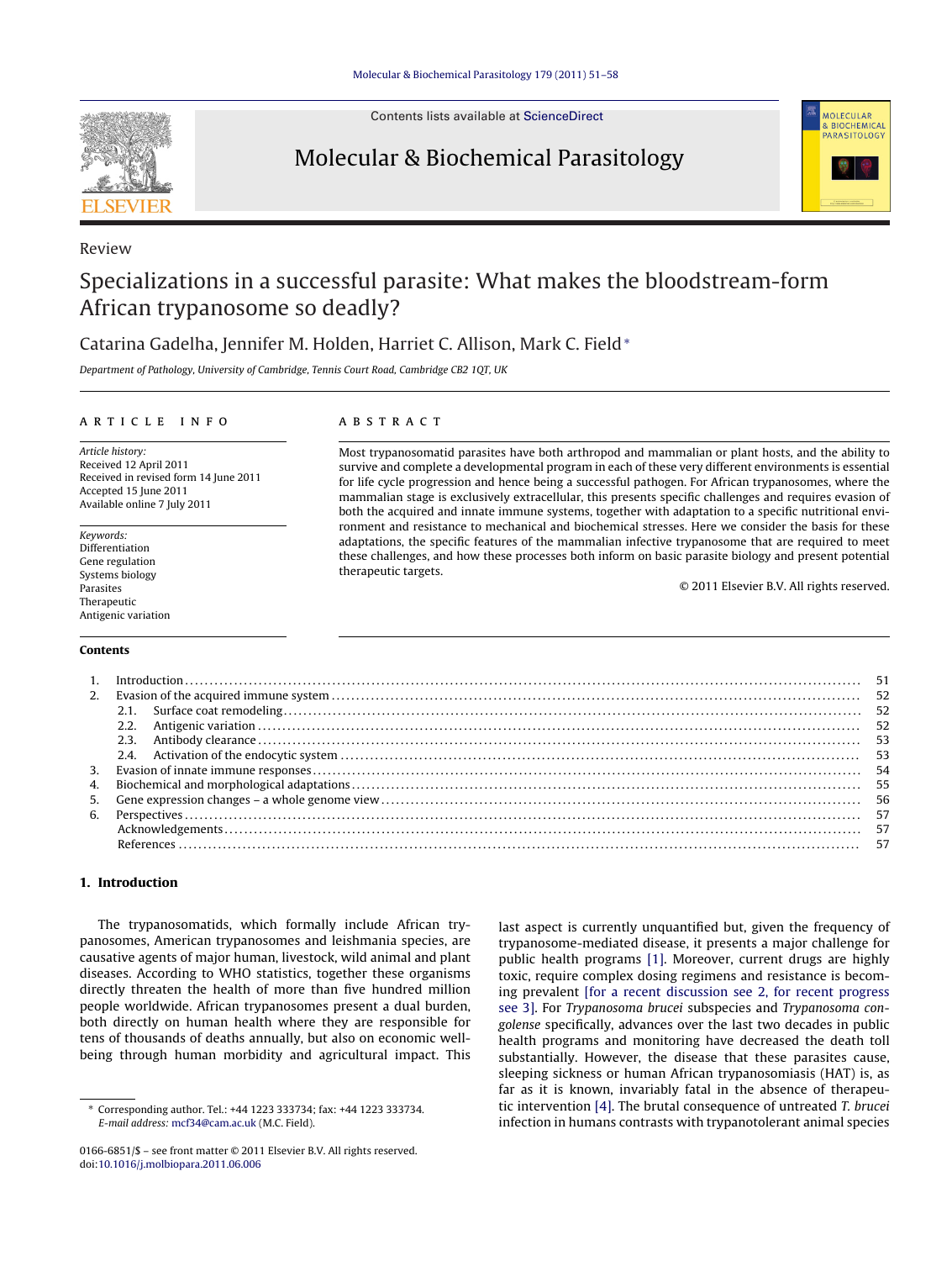such as Bos indicus, and tells us several things about the parasite. Firstly, T. brucei is able to survive and proliferate within many different mammalian hosts. Second, the trypanosome, at the population level, can evade the entirety of the host immune system. Third, there is differential interaction between parasite and host, such that in humans the disease is highly virulent, invariably progressing to death, while by contrast many mammals are able to modulate the infection and co-exist for a protracted period of months or even years, with apparently little negative impact to health [\[5\].](#page-6-0)

T. brucei cycles between a mammalian and tsetse fly host. Substantial remodeling, of many cellular processes and morphology, accompanies differentiation between the major proliferative stages, the mammalian bloodstream form and the insect procyclic and epimastigote forms. These rapidly proliferating stages are interspersed with additional life cycle intermediates, where cell division appears to halt and essential pre-adaptations to the next host occur [\[6\].](#page-6-0) For example, on entering the mammalian host, the parasite must successfully respond to increased temperature, activate [\[or](#page-6-0) [have](#page-6-0) [activated,](#page-6-0) [see](#page-6-0) [7\]](#page-6-0) immune evasion mechanisms and be prepared for significant changes to the biochemical composition of the environment, triggering mechanisms required for acquisition of nutrients. Furthermore, the overall architecture of the cell and positioning of the organelles change on transitioning between life cycle stages, which is supported by major alterations in gene expression. Essentially this constitutes a 'wheel of death', i.e. a series of interlocking processes that ensure the demise of the human host. In this minireview we consider some of the specializations of the T. brucei bloodstream form, what underpins evolutionary selection for these changes and if there is potential for therapeutic exploitation based on these adaptations [\(Fig.](#page-2-0) 1).

#### **2. Evasion of the acquired immune system**

#### 2.1. Surface coat remodeling

One of the most fundamental changes that occur between the insect vector and mammalian bloodstream forms of T. brucei is that to the parasite cell surface ([Fig.](#page-2-0) 2). The procyclic form, present in the midgut of the tsetse fly, possesses a protease-resistant surface coat composed of the procyclin proteins, while the surface coat of epimastigote forms (a life cycle stage found in the fly salivary gland) consists mainly of an alanine-rich protein called BARP [\[8\].](#page-6-0) Ultimately, the bloodstream form expresses a single variant surface glycoprotein (VSG) over the entire plasma membrane. Upon inoculation into the mammalian host, both procyclic and epimastigote forms are sensitive to complement-mediated lysis, yet the bloodstream form is obviously able to survive and establish infection. This implies that there must be another life cycle stage in the fly that is pre-adapted against the host immune system. This crucial role is filled by the metacyclic form which develops and acquires a VSG coat while still in the fly salivary gland, although this surface coat is composed of one of a small selection of metacyclic-specific VSG genes. The metacyclic stage also has many of the morphological and biochemical characteristics of the bloodstream form, but it is non-proliferative. Once metacyclic parasites enter the mammalian host, a series of biochemical signals trigger their transformation into the typical slender form of a bloodstream trypanosome, which can proliferate.

The dense ∼15 nm-thick VSG surface coat not only protects the bloodstream parasite against complement-mediated lysis, but also shields a great many invariant proteins from recognition by the host acquired immune system [\[9,10\].](#page-6-0) Each VSG molecule is composed of a large, alpha-helical N-terminal domain comprising the forefront of the immunological barrier [\[11,12\],](#page-6-0) whereas a small C-terminal

domain links the VSG dimer to the plasma membrane via a glycosylphosphatidylinositol (GPI) anchor [\[13,14\].](#page-6-0) The invariant surface proteins, i.e. those that are expressed by all T. brucei bloodstream variants, remain poorly characterized, but include the transferrin and the haptoglobin–haemoglobin receptors [\[15–17\],](#page-6-0) families of nucleotide and sugar transporters [\[18\],](#page-6-0) a repertoire of adenylate cyclases [\[19\]](#page-6-0) and at least two families of type I trans-membrane domain proteins, designated invariant surface glycoproteins (ISG) 65 and 75 (due to their apparent molecular of 65 and 75 kDa, respectively) [\[20\].](#page-6-0) Expression of ISG65 and 75 is up-regulated upon differentiation to the bloodstream form and their trafficking and turnover is highly distinct to that of VSG [\[21\],](#page-6-0) yet the roles they play in infection remain unknown.

While it is the conventional wisdom that the VSG coat forms a physical barrier around the parasite [\[11\],](#page-6-0) experiments on live cells report antibody recognition to ISG65, followed by internalization and delivery of the ISG65–antibody complex to the endosomal system [\[22\].](#page-6-0) Despite these findings, prophylactic immunization of mice with recombinant ISGs does not appear to confer any significant degree of protection against subsequent infection [\[23\].](#page-6-0) More recently, studies demonstrated that antibodies could not contact epitopes beneath the N-terminal domain, preventing recognition of the VSG C-terminal region in live cells. This suggests that the dense packing ofVSG molecules does indeed significantly modulate the ability of immunoglobulin to recognize many surface determinants [\[24\].](#page-6-0) However, these observations are restricted to the VSG itself, and the level of exposure of other surface molecules has yet to be accurately mapped. Tethering of VSGs to a single leaflet of the plasma membrane by a GPI anchor enables these antigenic molecules to be highly mobile without cytoskeletal interactions [\[25\].](#page-6-0) Therefore, it is possible that antibody binding at the parasite surface is significantly influenced by the fluidity of the VSG coat, whereby lateral diffusion of VSG molecules potentially exposes underlying invariant epitopes sufficiently to allow antibody recognition. Documenting the dynamic processes at the trypanosome surface is fundamental to understanding the mechanisms by which the mammalian immune system interacts with the parasite, and an area that deserves greater systematic enquiry.

#### 2.2. Antigenic variation

Despite being the major determinant of immune evasion, the VSG itself is highly antigenic, such that eventually the host generates a sufficient antibody titre to eliminate the parasite. To survive, the parasite has evolved an exceptionally effective evasion mechanism whereby periodically it switches the single expressed VSG gene from a vast silent library to an immunologically distinct, novel one. There are about 2000 VSG and VSG-related genes and pseudogenes in the genome [\[26\],](#page-6-0) and mosaic gene formation potentially allows an even greater repertoire of distinct antigenic forms of VSGs [\[27\].](#page-6-0) VSG switching is probably essentially stochastic and largely the result of homologous recombination into an active telomeric expression site (ES) [\[28\].](#page-6-0) Monoallelic transcription of the VSG occurs in a specialized region of the bloodstream-form nucleus called the expression body site or ESB [\[29\];](#page-6-0) all other VSG genes are either unassociated with a promoter or positioned within the nuclear periphery such that expression is repressed. There is remarkably low amino acid identity shared between VSG variants (∼15%), but the secondary and tertiary structures remain very similar [\[12\].](#page-6-0) This is probably important to the role of VSG in immune evasion, as antigenically distinct VSGs must be able to alter many accessible amino acids if they are to avoid recognition by existing host immunity, yet also allow packing of VSG at the cell surface to maintain the protective coat.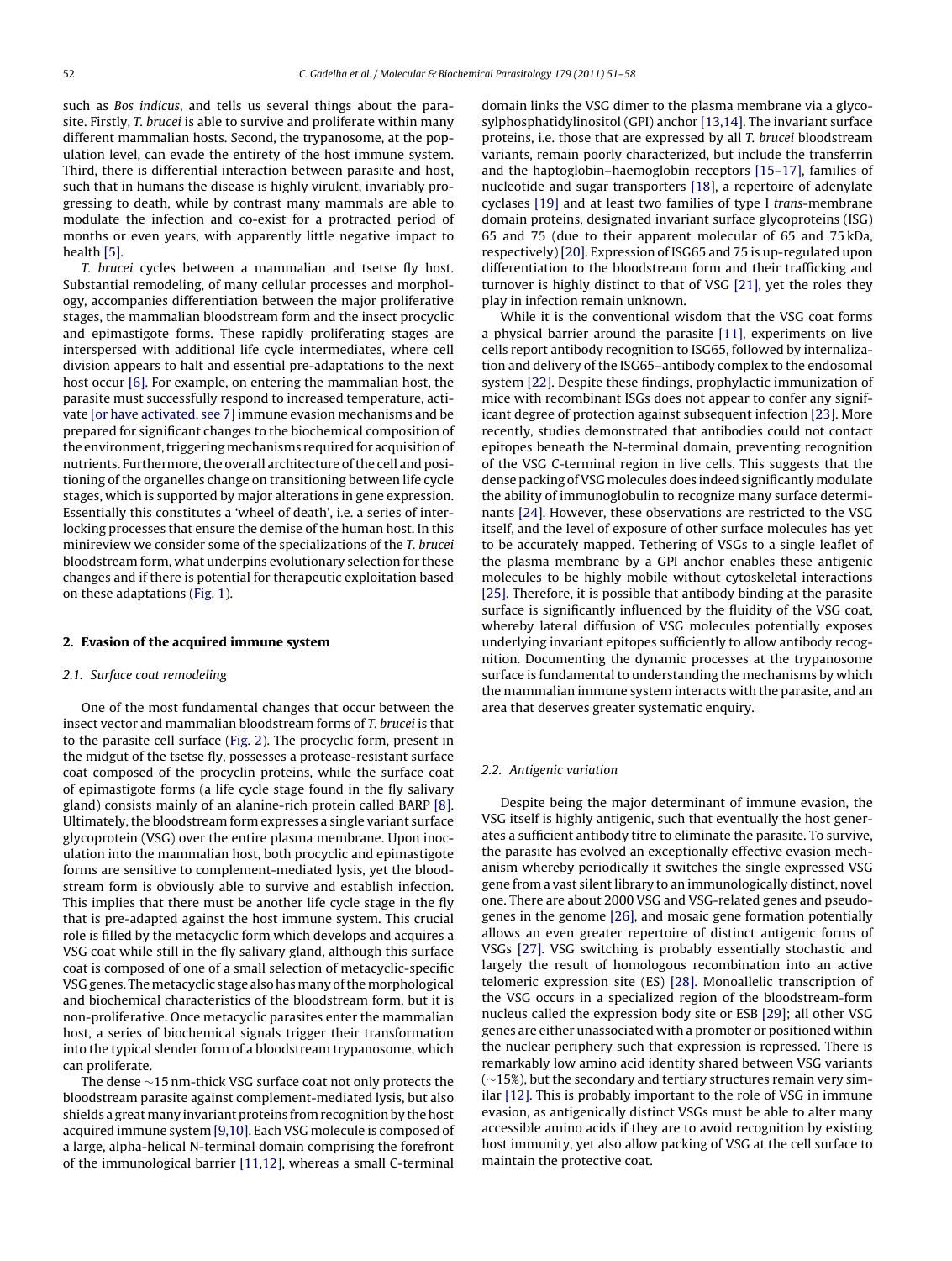<span id="page-2-0"></span>

Fig. 1. The wheel of death and the multiple factors permitting trypanosome infection and pathology. At least three distinct overarching challenges in host-parasite interactions have to be met by African trypanosomes in order to survive in the mammalian host; (i) evading the acquired immune system (magenta), (ii) evading innate defense mechanisms (green) and (iii) adapting to the local biochemical and physiological environment (grey). Each can be subdivided into distinct mechanistic processes, where we have good evidence that the process is vital (bold), more circumstantial evidence or, presently, none at all. While potentially a teleological argument, the major changes that accompany the shift to the bloodstream form from the insect stages can, for the most part, be assumed to contribute in some manner to fitness, and hence will be selected for over a period of many generations, or arise through a direct and necessary consequence of such an adaptation; the precise reasons are not always fully clear. The trypanosome is shown as a schematic at the center, with the kinetoplast and nucleus in blue.

#### 2.3. Antibody clearance

Antigenic variation is the major mechanism of chronic immune evasion but, as an important adjunct, the bloodstream parasite is pre-adapted to actively recycle the surface coat, facilitating rapid removal of VSG–antibody complexes, and presumably also ISG–antibody complexes [\[7\].](#page-6-0) The trypanosome flagellum and flagellar motility also contribute to this strategy – hydrodynamic forces generated by trypanosome motility result in surface drag. As this drag is increased by an immunoglobulin bound to a VSG, the VSG–antibody complexes are propelled towards the posterior of the cell [\[30\].](#page-6-0) This mechanism may explain why ablation of many flagellar proteins is lethal to the bloodstream form both in vitro  $[31]$ and in models of infection [\[32\],](#page-6-0) but not to procyclic parasites. In fact, a recent genome wide study shows that up to half of knockdowns causing bloodstream-form growth defects are of genes associated

with flagellar function [\[33\].](#page-6-0) Importantly, the very high rates of endocytic and recycling membrane transport in bloodstream form parasites are constitutive and do not require an antibody-mediated signal for activation, so the increased number of gene products required for normal proliferation uncovered by these studies most probably reflect this more active configuration of the transport system, rather than being a directimpact on antibody uptake.Whereas antigenic variation allows long-term survival of the infecting population but not of specific individuals, clearance of surface-bound immunoglobulin is an important contributor to the survival of individual parasites.

## 2.4. Activation of the endocytic system

Antibody–VSG complexes are internalized by clathrin-mediated endocytosis at the flagellar pocket [\[34\],](#page-6-0) the sole site of endo- and



**Fig. 2.** Simplified schematic representation of some of the developmental forms found in the life cycle of T. brucei. A circular arrow above a developmental form indicates that this form is proliferative, while an interrupted circle accompanies a non-proliferative form. Features encompassed by horizontal grey lines represent some of the principal biochemical, cellular and morphological changes for each cell form.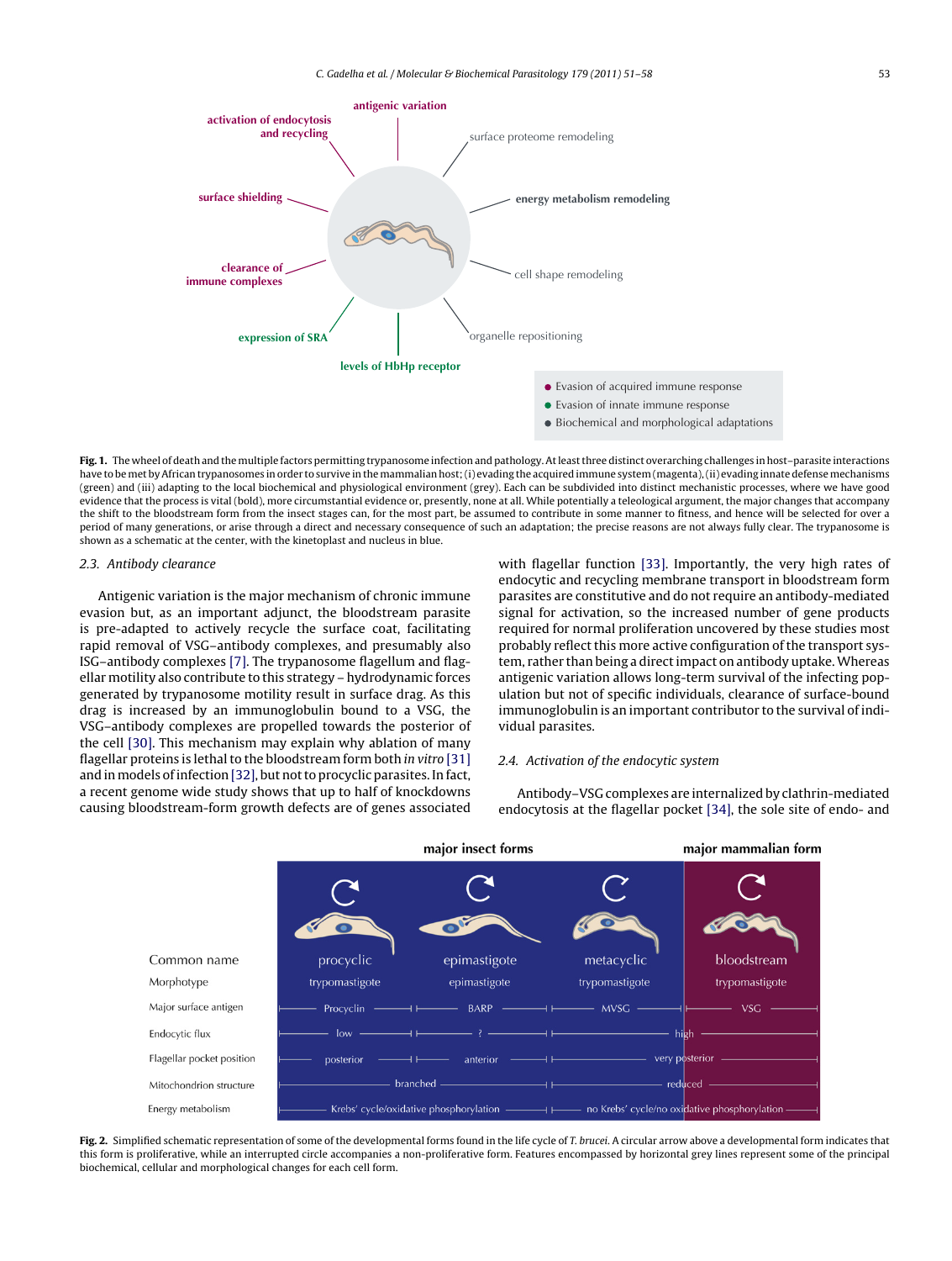exocytosis performed by the parasite. From Rab5-positive early endosomes, antibodies are targeted to the lysosome for degradation via Rab7-positive late endosomes, whereas VSG is efficiently recycled to the cell surface [\[35\].](#page-7-0) Assuming that this process is vital for survival within the host, it is most probably significant that the requirement for rapid capping and internalization of VSGbound antibodies coincides with up-regulation of components of the endocytic pathway in metacyclic- and bloodstream-form parasites, especially as endocytosis imposes significant energy demands for the parasite [\[7,36\].](#page-6-0) Indeed, mRNA levels of clathrin and the recycling endosomal marker Rab11 are all increased in metacyclic and bloodstream forms when compared to the procyclic stage [\[7,37\].](#page-6-0) Further, the endocytic system seems to have a very specific pathway for VSG, as ISG65 and ISG75 are sorted away from VSG in a ubiquitin-dependent manner, which results in a significantly shortened half-life for these invariant proteins [\[22,38–40\].](#page-6-0) Additional adaptations are also evident in the trypanosome endocytic system, all of which may contribute to heightened efficiency for removal of material from the surface [\[10\].](#page-6-0) Importantly, this system may also account for the absence of a protective effect by immunization with ISG protein [\[23\];](#page-6-0) if the parasite is able to internalize ISG-specific antibodies efficiently, no protective effect would be observed despite recognition of the parasite surface and observations that such antibodies are produced by infected mammalian hosts in vivo [\[41\].](#page-7-0)

Though these findings highlight a potentially essential contribution of the endocytic pathway to survival in the host, most studies have been on parasites in axenic culture, so the precise contribution to trypanosome infectivity remains to be directly interrogated. Recently, we used clathrin heavy chain hemizygotes and parasites expressing mutant forms of Rab5 and Rab11 to induce less potent impacts on endosomal trafficking than full functional ablation [\[42\].](#page-7-0) Surprisingly, clathrin hemizygotes, and the Rab5 and Rab11 mutants were able to establish infections in mice. However, using a low number of parasites to initiate infection, it was found that the Rab11 recycling pathway contributed to survival in mice, while similar effects were not observed for either clathrin or Rab5. While interpretation of these data is complex and should be treated with caution, one possible suggestion is that bloodstream-form parasites operate an endocytic system in excess of that required for survival in mice, but that impairment in recycling of VSG to the surface somehow leads to compromised survival. While this study represents the first attempt to directly analyze the role of endocytosis in an in vivo context, these experiments were also performed with hypervirulent trypanosomes and over very short periods of infection. Therefore, it is likely that the full scope of interactions between hostimmunity and the parasite endosomal system remain to be uncovered, and additional investigations are required to fully address the functions and modifications of the bloodstream form endocytic pathway in establishing chronic infections in mammals.

#### **3. Evasion of innate immune responses**

The last ten years or so have seen the characterization of an important and exciting aspect of bloodstream form biology, and one that has a major impact on the ability of trypanosomes to infect humans. A large number of wild mammalian species in Africa are natural trypanosome reservoirs, but many higher primates and humans are resistant to infection by some strains of T. brucei. The identity of at least one primate-specific trypanolytic factor has been demonstrated as the serum protein apolipoprotein L1 (ApoL1), present in a subset of HDL particles that also contain haptoglobinrelated protein (Hpr) and ApoA1, and referred to as trypanosome lytic factor (TLF)[\[reviewed](#page-7-0) [in](#page-7-0) [43,](#page-7-0) [44\].A](#page-7-0)s trypanosomes are deficient in haem biosynthesis [\[26\],](#page-6-0) they need to accumulate haem from

the host using a surface receptor for the haptoglobin–haemoglobin (Hp–Hb) complex [\[17\].](#page-6-0) The Hp–Hb receptor (TbHpHbR) is attached to the membrane by a single GPI-anchor, and restricted to the flagellar pocket and associated endosomes. TbHpHbR recognizes Hpr–Hb complexes, which increases the efficiency of haem accumulation. In humans, however, uptake of Hpr-containing HDL particles also conveys ApoL1 to the cell interior. Once internalized, a pH-sensitive membrane-targeting domain in ApoL1 appears to direct the protein to the lysosomal membrane, where anionic pore-forming activity triggers Cl− ion influx from the cytoplasm. The resulting osmotic imbalance leads to lysosomal swelling and eventual rupture [\[45–47\].](#page-7-0)

Therefore, ApoL1 represents an innate immune mechanism rendering several higher primate species resistant to T. b. brucei infection, and which exploits an essential parasite requirement to scavenge host haem. However, two T. brucei subspecies, T. b. rhodesiense (causing acute HAT in southern and eastern Africa) and T. b. gambiense (causing chronic HAT in western and central Africa) are resistant to ApoL1-mediated lysis, raising the question of how the bloodstream stages of these parasites evolved mechanisms facilitating human infection.

T. b. rhodesiense is genetically identical to T. b. brucei, except for the presence of a serum-resistance associated (SRA) gene [\[48\].](#page-7-0) SRA is a very divergent VSG-related molecule which lacks much of the N-terminal surface loops. A current model proposes that SRA interacts with the C-terminal region of ApoL1 and neutralizes the pore-forming activity in the endosome, prior to ApoL1 reaching the lysosome [\[46,49,50\].](#page-7-0) Importantly, the absence of significant sequence variation in SRA genes from different T. b. rhodesiense strains indicates that SRA is a recent acquisition, and may broadly correlate with the origins of humans and related primates in Africa. Unlike humans, baboons and several other primates including mandrills and sooty mangabeys, are not susceptible to infection by T. b. rhodesiense [\[51,52\].](#page-7-0) It appears that two specific lysine residues at the C-terminus of baboon ApoL1, that are absent from the human ortholog, prevent interaction between ApoL1 and SRA, such that baboonApoL1 is able to kill T. b. rhodesiense [\[53\].](#page-7-0) Significantly, when expressed in mice, baboon ApoL1 can confer protection against T. b. rhodesiense [\[53\],](#page-7-0) showing the central importance of the ApoL1-SRA interaction to innate resistance to T. b. rhodesiense.

In sharp contrast, human-infective T. b. gambiense lacks an SRA gene. Hence the mechanism of avoidance of TLF killing must lie elsewhere. Recently it was demonstrated that resistance to human serum-mediated lysis is a consequence of reduced expression and mutations to the T. b. gambiense TbHpHbR gene [\[54\].](#page-7-0) Therefore, by having lower copy number and/or an altered receptor on its surface, T. b. gambiense reduces internalization of Hpr/ApoL1-containing HDL particles, so avoiding lysis [\[54,55\].](#page-7-0) Given that trypanosomes rely on host haem for optimal growth and protection against oxidative damage by host macrophages, reduced Hp/Hb uptake may incur a fitness cost to the parasite [\[54,55\].](#page-7-0) Alternatively, additional mechanisms for haem uptake may be present in T. b. gambiense.

Interestingly, two rare alleles of APOL1 are common in North Americans of African descent, the presence of either confers resistance to both T. b. rhodesiense and T. b. brucei, but is also linked to an increased risk of renal disease [\[56\].](#page-7-0) This situation is very reminiscent of the association between resistance to severe malaria infection and the sickle cell haemoglobin allele [\[57\].](#page-7-0) It is likely that the defective protein prevents SRA from binding and neutralizing the trypanolytic action of these rare ApoL1 variants. Moreover, the fact that the defective gene only occurs in individuals of African origin suggests that natural selection might have fixed APOL1 mutants to counteract against parasite infection [\[56\].](#page-7-0) The exploitation of these natural ApoL1 variants as well as baboon ApoL1 offers great potential for the development of both human and animal-targeted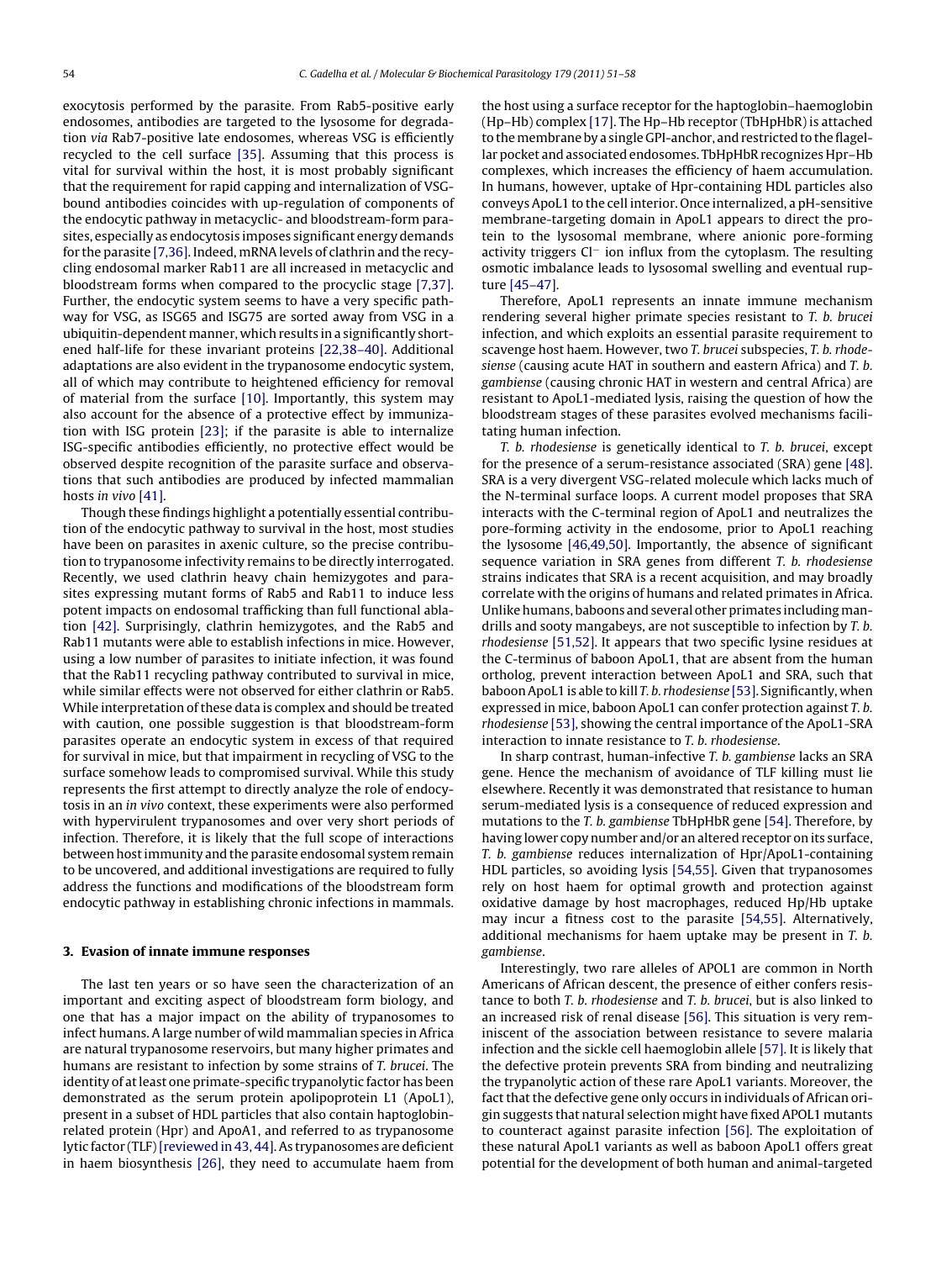<span id="page-4-0"></span>

Fig. 3. Inflexible gene expression and multiple life stages. Panel A; in a flexible expression system an organism modulates the expression of its genes over a wide range, covering much of the permissible space that is allowed by the environment within which it dwells. By contrast, under a restricted program an organism does not alter gene expression significantly, which may reflect an adaptation to a constant environment or one where responses to changes to the environment provide no selective advantage. Panel B; conceptual model for multi-dimensional trypanosome expression profiles, reduced to an x, y two-dimensional principal component surface. In dark magenta are shown as lozenges mammalian stages, where expression is restricted to distinct areas for each form, but importantly in each case is a much smaller area than the total theoretically permissible. This is embedded within a larger lozenge representing the total expression area theoretically available. It is unclear if the restricted expression profiles would result from environmental or immunological pressures, such that the true available area to the parasite is in fact much smaller than theoretically possible, for example requiring continual expression of VSG genes in bloodstream stages, or from secondary loss of stress responses due to an absence of a selective advantage for retaining these mechanisms.

therapeutics, and underscores how a study of basic immune mechanisms can lead to very real practical potential [\[58\].](#page-7-0)

# **4. Biochemical and morphological adaptations**

Immune effectors aside, the bloodstream of the mammalian host is also a very distinct environment to that of the tsetse fly in terms of nutrients, pH, temperature and mechanical stress. In order to meet this challenge, the parasite remodels its surface coat but also triggers large-scale biochemical adjustments to facilitate preadaptation. Among these, probably the most intensely studied are those changes that occur in energy metabolism. Upon injection of metacyclic parasites from the fly salivary gland into the mammalian bloodstream there is a switch from performing oxidative phosphorylation using the mitochondrion to relying entirely on glycolysis for ATP production. This is reflected in substantial changes in mitochondrial morphology; in contrast to the highly branched, cisternae-rich organelle of the insect form, a bloodstream-form cell possesses a less developed mitochondrion with substantially fewer branches [\[59,60\].](#page-7-0) In the glucose-rich environment that is the mammalian bloodstream, and with an abundance of glucose transporters on the surface of the parasite [\[61\],](#page-7-0) shutting down mitochondrial metabolic function allows a reduction in protein biosynthetic requirements. This may not only conserve energy but

also substantially reduce oxidative stress resulting from the flux of electrons through the transport chain at the mitochondrial inner membrane, and might convey a further selective advantage to the trypanosome.

Another well-studied biochemical pre-adaptation relates to the biosynthesis of large poly-N-acetylactosamine (pNAL) N-glycan moieties [\[62\],](#page-7-0) which are present only in the bloodstream form, and associated with proteins of the flagellar pocket and endosomes [\[62,63\].](#page-7-0) As these large N-linked glycans are not detected in other regions of the plasma membrane or other intracellular compartments, these moieties have been suggested to play a role in determining protein localization in the cell, in particular in endosomal targeting [\[63\].](#page-7-0) Loss of the pNAL modification due to ablation of oligosaccharyltransferases can be tolerated in culture, leading to only a moderate proliferative defect [\[64\].](#page-7-0) However, these enzymes are required for parasite survival in vivo [\[64\],](#page-7-0) suggesting that the pNAL glycans, while not required for basic viability, may make an essential contribution in infection; however it is unclear what this mechanism may be.

Modulation of the overall cell morphology and positioning of internal organelles critical for parasitism are also pre-adaptations of trypanosomes [\[65\].](#page-7-0) For example, the flagellar pocket is repositioned towards the posterior end of the parasite upon differentiation from the epimastigote to the metacyclic insect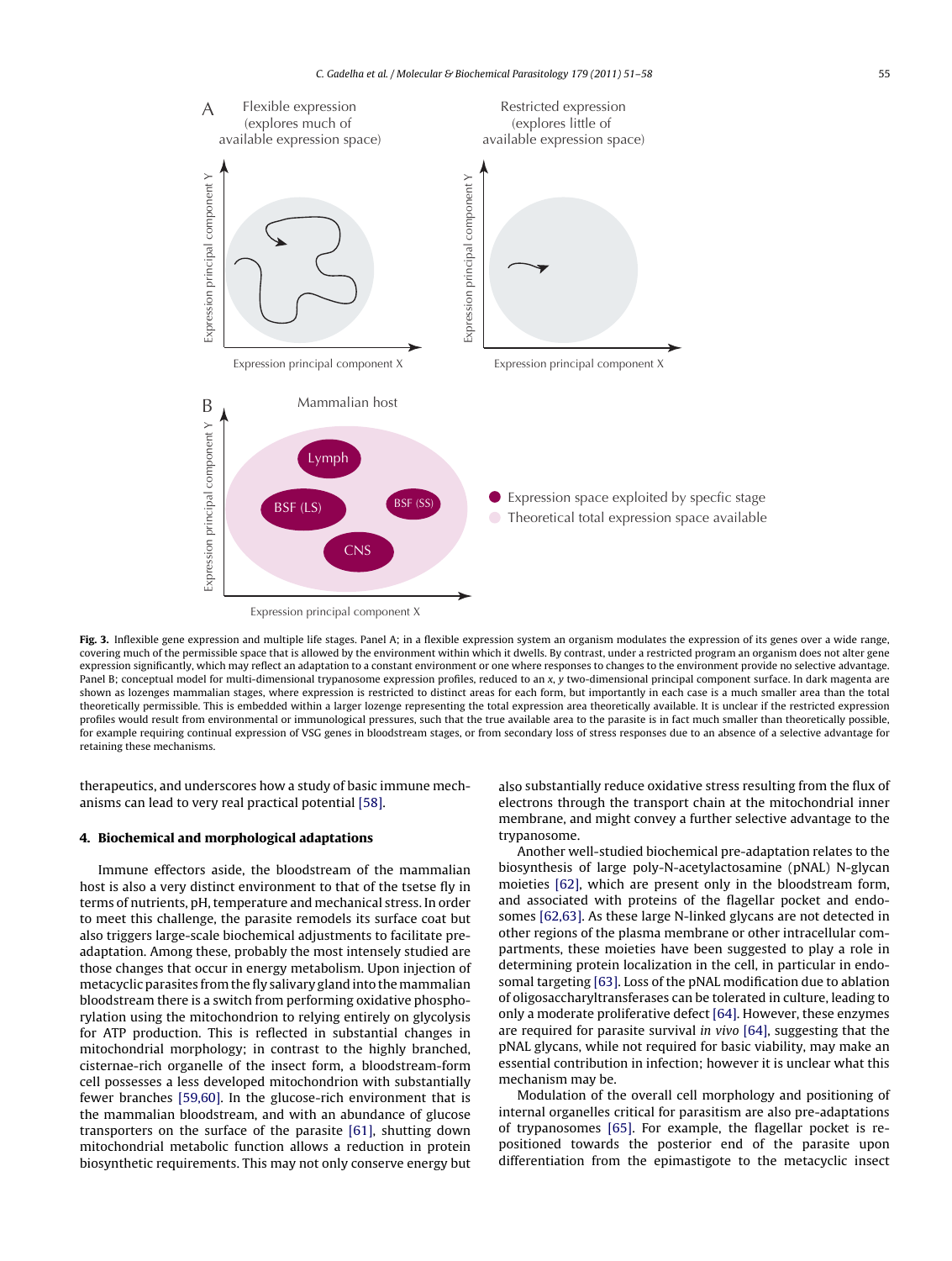<span id="page-5-0"></span>56 C. Gadelha et al. / Molecular & Biochemical Parasitology *179 (2011) 51–58*



**Fig. 4.** Changes in mRNA levels for members of the equilibrative nucleoside transporter (ENT) family as an example of environmental remodeling. mRNA levels in T. brucei from long slender forms grown in vivo for the seven identified members of the ENT family of transporters are represented by area. TbNT2-7 transporters share a high percentage of sequence similarity and related transporter properties and, therefore, have been collapsed into one single group. Fold increase (blue) or fold decrease (yellow) in mRNA levels compared to that of long slender forms in vivo is shown below each transporter, for long slender in vitro, short stumpy in vivo and procyclic in vitro cells. Black represents equivalent mRNA levels. There is significant differential regulation of mRNA for this family of transporters, which may suggest modifications to facilitate adaptation to distinct environments within the different hosts or culture conditions. Representation of mRNA levels is based on qRT-PCR data (not shown).

stages [\[66\].](#page-7-0) It is not quite clear how that might contribute to the success of the parasite in the mammalian bloodstream, although it is tempting to speculate that it may facilitate VSG-bound antibody clearance from the surface of the parasite by hydrodynamic drag [\[30\].](#page-6-0) Mathematical models in which the flagellar pocket is repositioned more distal from the posterior of the cell suggest that the delivery of surface molecules to the flagellar pocket becomes less efficient, consistent with the concept that the posterior positioning of the organelle is a selective advantage and hence an important contributor to the immune evasion mechanism (MCF and Alain Pumir, unpublished data). It is unclear if this represents an essential component of the virulence system, simply offers a selective advantage or is a fortuitous consequence of a morphological transition that occurs for other reasons, what is colloquially known as an evolutionary spandrel.

Finally, in this regard, the structural appearance of the nucleus also changes during the trypanosome life cycle, showing increased electron dense material likely corresponding to chromatin condensation in the bloodstream form when compared to the procyclic insect stage [\[67,68\].](#page-7-0) A differential level of nuclear compaction is generally associated with transcriptional status, and it is possible that the heterochromatin-rich bloodstream nucleus correlates with a default mechanism for switching off all inactive VSG genes. At this time the only very clear example of compartmental specialization that has been documented for the bloodstream nucleus is the presence of the ESB [\[29\],](#page-6-0) but it is unlikely that this is the sole aspect.

#### **5. Gene expression changes – a whole genome view**

Transcriptome analysis, i.e. measurement of levels of all mRNA in a cell at a given time, has the potential to allow very precise definition of pathways and processes altering during life cycle adaptation. Transcriptome analysis is very much influenced by the minor role of promoters in trypanosomes for control of individual transcript levels, with the result that most mRNA are post-transcriptionally regulated [\[69\]](#page-7-0) [\(Fig.](#page-4-0) 3). Early studies identified limited changes to mRNA levels between bloodstream and

procyclic stages [\[70,71\],](#page-7-0) suggesting that significant changes to a small cohort of genes were sufficient for life cycle remodeling. Subsequent studies have indicated more extensive regulation [\[21,72\].](#page-6-0) The latter study demonstrated that >90% of predicted ORFs are transcribed, and detected very limited mRNA level variance between proliferative and non-proliferative bloodstream forms. The most highly expressed genes include those involved in the cytoskeleton, translation and several other core processes, but with a significant number of uncharacterized gene products. This suggests that alterations to cell morphology and much of the basic cell biology of bloodstream forms arises via regulatory proteins, present at lower copy number, rather than direct remodeling of the high abundance structural proteins, and hence the structures, themselves. Where variable expression between life stages is most notable is in primary metabolism, DNA metabolism and translation. By contrast, ubiquitin pathways and chromatin-remodeling factors are comparatively invariant, consistent with our present understanding of these processes [\[72\].](#page-7-0)

Investigations of stress conditions suggest a rather static and inflexible transcriptional system in bloodstream-form parasites, where there may be alterations at the protein level that are not reflected at the mRNA level [\[21\]](#page-6-0) ([Fig.](#page-4-0) 3). This may be partly due to the absence of pathways associated with modulation of mRNA due to stress that are present in most other organisms, including the unfolded protein response, activated in response to chemical insults such as dithiotreitol and tunicamycin, both of which interfere with protein folding [\[21\].](#page-6-0) We suggest that this phenomenon is likely a secondary loss, and a similar phenomenon is also observed for intra-erythrocytic stages of Plasmodium falciparum where conditions within the host bloodstream are normally invariant [\[73\].](#page-7-0)

An interesting potential example of subtle modulation of expression to adapt to distinct environments is provided by the purine scavenge pathway. Similar to most protozoan parasites, trypanosomes are auxotrophic for purines and therefore rely entirely on salvage from the host environment for their purine supply [\[74\].](#page-7-0) A family of polytopic transporters, the equilibrative nucleoside transporters (ENTs), present at the cell surface, are responsible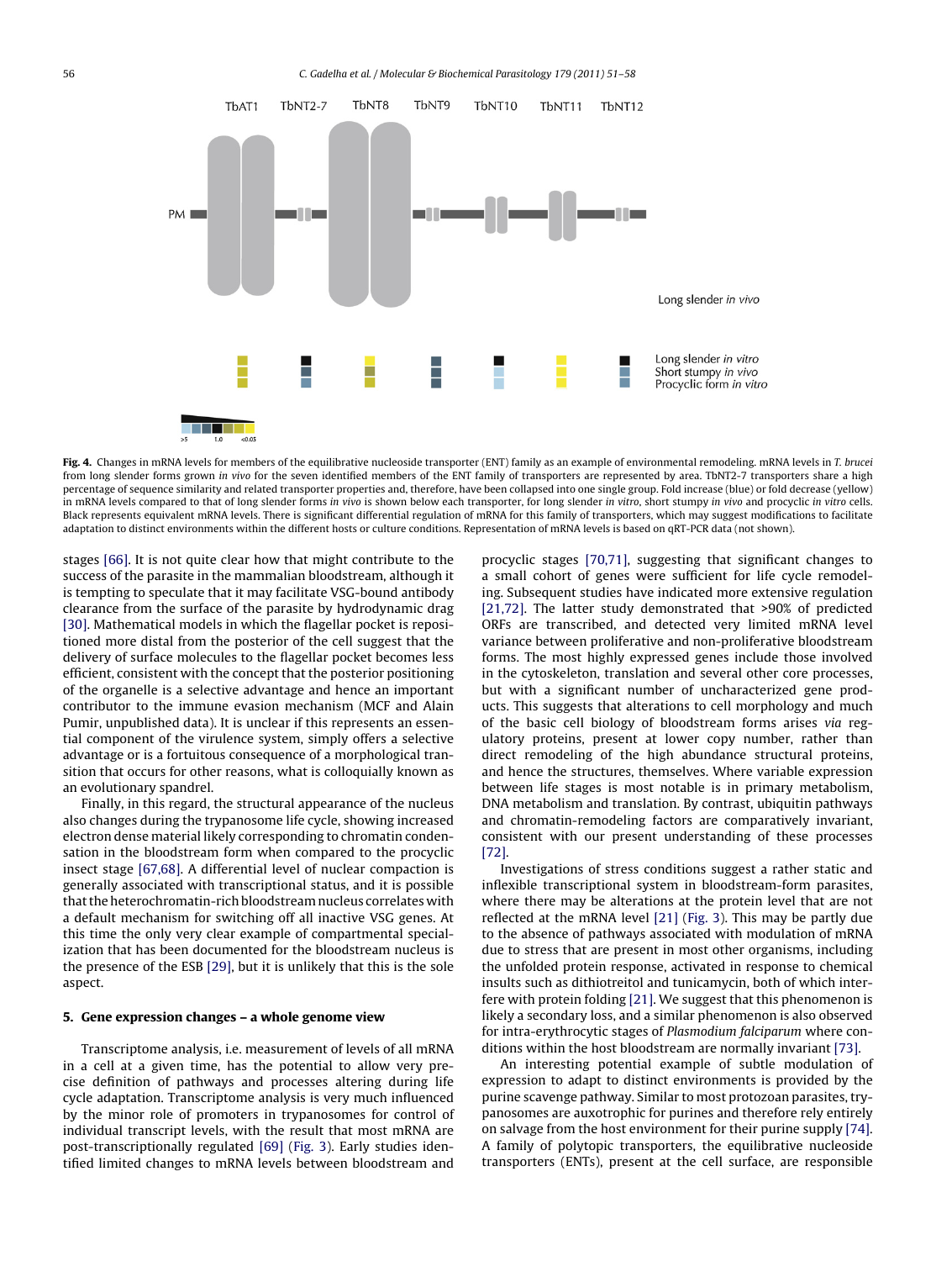<span id="page-6-0"></span>for nucleoside uptake, as well as several trypanocidal compounds [\[75\].](#page-7-0) There are significant differences to the expression of purine permeases of the ENT family during progression through the life cycle (summarized in [Fig.](#page-5-0) 4), with alterations in the levels of mRNA for several family members between life stages. We speculate that this modulation of ENT mRNA levels may be required to accommodate the likely distinct nucleoside compositions of the mammalian bloodstream and the tsetse fly gut. Similarly, two isoforms of the T. brucei glucose transporters, trypanosome hexose transporter one and two (THT1 and THT2) are found at the cell surface. THT1 is most abundantly expressed in bloodstream forms and facilitates a low affinity, high capacity glucose uptake system [\[76\].](#page-7-0) Therefore, unique biological roles for these transporters could promote the viability of the parasite in its natural environment.

In summary, there is clear variance in steady state levels of mRNAs between life stages. Indications of where these differences lie provide important clues to how the parasite remodels for survival in the bloodstream. However, discrepancies between datasets, arising from biological and analytical differences, highlight a need to standardize conditions, strains and protocols.

#### **6. Perspectives**

The African trypanosome is among the deadliest of human pathogens, with a fatality rate approaching 100% for untreated infections. The high virulence of the East African trypanosome likely represents the fact that it is more often a parasite of non-human mammals. This is supported by the apparently recent evolution of SRA by T. b. rhodesiense as a resistance mechanism against TLF. T. b. gambiense infection is also invariably fatal but does not cause such acute illness. For these and other trypanosomes, multiple evolutionary pressures have been exerted, encompassing mechanisms for evading both the host acquired and innate immune attacks, as well as adapting to the biochemical and physical environment in the bloodstream. These mechanisms have clearly arisen at different times during the evolution of the trypanosomes and related species: (i) the overall cellular architecture is an ancient feature shared by all trypanosomatids, and present in insect, plant and mammalian-infective lineages; (ii) antigenic variation of the form exploited by T. brucei is restricted to African and closely related Asian trypanosomes and; (iii) SRA represents a specific and most recent adaptation, and is likely associated with the crossing to higher primate hosts. Our understanding of the molecular basis for many of these processes has advanced greatly in the past decade and, together with some resurgence in development of small molecule therapeutics against trypanosomes, this knowledge is showing genuine promise for breaking the bloodstream wheel of death.

## **Acknowledgements**

The authors thank Flavia Fernandes Moreira-Leite (University of Oxford, UK) for the donation of cartoons used in [Fig.](#page-2-0) 2, and Alain Pumir (ENS de Lyon, France) for discussions on flagellar pocket positioning and unpublished data. Work in our laboratory is funded by project and program grants from the Wellcome Trust (to MCF), the MRC (to CG and MCF), and studentships from the MRC (JMH) and BBSRC (HCA), which are gratefully acknowledged.

#### **References**

- [1] Hotez PJ, Kamath A. Neglected tropical diseases in sub-Saharan Africa: review of their prevalence, distribution, and disease burden. PLoS Negl Trop Dis  $2009.3.6412$
- [2] Burri C. Chemotherapy against human African trypanosomiasis: is there a road to success? Parasitology 2010;137:1987–94.
- [3] Paine MF, Wang MZ, Generaux CN, et al. Diamidines for human African trypanosomiasis. Curr Opin Investig Drugs 2010;11:876–83.
- [4] Lutje V, Seixas J, Kennedy A. Chemotherapy for second-stage human African trypanosomiasis. Cochrane Database Syst Rev 2010:CD006201.
- [5] Stein J, Ayalew W, Rege E, et al. Trypanosomosis and phenotypic features of four indigenous cattle breeds in an Ethiopian field study. Vet Parasitol 2010.
- [6] Barry JD, Graham SV, Fotheringham M, Graham VS, Kobryn K, Wymer B. VSG gene control and infectivity strategy of metacyclic stage Trypanosoma brucei. Mol Biochem Parasitol 1998;91:93–105.
- [7] Natesan SKA, Peacock L, Matthews K, Gibson W, Field MC. Activation of endocytosis as an adaptation to the mammalian host by trypanosomes. Eukaryot Cell 2007;6:2029–37.
- [8] Roditi I, Lehane MJ. Interactions between trypanosomes and tsetse flies. Curr Opin Microbiol 2008;11:345–51.
- [9] Engstler M, Thilo L, Weise F, et al. Kinetics of endocytosis and recycling of the GPI-anchored variant surface glycoprotein in Trypanosoma brucei. J Cell Sci 2004;117:1105–15.
- [10] Field MC, Carrington M. The trypanosome flagellar pocket. Nat Rev Microbiol 2009;7:775–86.
- [11] Barry JD. The relative significance of mechanisms of antigenic variation in African trypanosomes. Parasitol Today 1997;13:212–8.
- [12] Blum ML, Down JA, Gurnett AM, Carrington M, Turner MJ, Wiley DC. A structural motif in the variant surface glycoproteins of Trypanosoma brucei. Nature 1993;362:603–9.
- [13] Ferguson MA, Homans SW, Dwek RA, Rademacher TW, Glycosylphosphatidylinositol moiety that anchors Trypanosoma brucei variant surface glycoprotein to the membrane. Science 1988;239:753–9.<br>[14] Jones NG. Nietlispach D. Sharma R. et al. Struc
- NG, Nietlispach D, Sharma R, et al. Structure of a glycosylphosphatidylinositol-anchored domain from a trypanosome variant surface glycoprotein. J Biol Chem 2008;283:3584–93.
- [15] Salmon D, Geuskens M, Hanocq F, et al. A novel heterodimeric transferrin receptor encoded by a pair of VSG expression site-associated genes in T. brucei. Cell 1994;78:75–86.
- [16] Steverding D, Stierhof YD, Chaudhri M, et al. ESAG 6 and 7 products of Trypanosoma brucei form a transferrin binding protein complex. Eur J Cell Biol 1994;64:78–87.
- [17] Vanhollebeke B, De Muylder G, Nielsen MJ, et al. A haptoglobin–hemoglobin receptor conveys innate immunity to Trypanosoma brucei in humans. Science 2008;320:677–81.
- [18] Bringaud F, Baltz T. Differential regulation of two distinct families of glucose transporter genes in Trypanosoma brucei. Mol Cell Biol 1993;13: 1146–54.
- [19] Paindavoine P, Rolin S, Van Assel S, et al. A gene from the variant surface glycoprotein expression site encodes one of several transmembrane adenylate cyclases located on the flagellum of Trypanosoma brucei. Mol Cell Biol 1992;12:1218–25.
- [20] Ziegelbauer K, Multhaup G, Overath P. Molecular characterization of two invariant surface glycoproteins specific for the bloodstream stage of Trypanosoma brucei. J Biol Chem 1992;267:10797–803.
- [21] Koumandou VL, Natesan SKA, Sergeenko T, Field MC. The trypanosome transcriptome is remodelled during differentiation but displays limited responsiveness within life stages. BMC Genomics 2008;9:298.
- [22] Chung W-L, Carrington M, Field MC. Cytoplasmic targeting signals in transmembrane invariant surface glycoproteins of trypanosomes. J Biol Chem 2004;279:54887–95.
- [23] Ziegelbauer K, Overath P. Organization of two invariant surface glycoproteins in the surface coat of Trypanosoma brucei. Infect Immun 1993;61: 4540–5.
- [24] Schwede A, Jones N, Engstler M, Carrington M. The VSG C-terminal domain is inaccessible to antibodies on live trypanosomes. Mol Biochem Parasitol 2011;175:201–4.
- [25] Bülow R, Overath P, Davoust J. Rapid lateral diffusion of the variant surface glycoprotein in the coat of Trypanosoma brucei. Biochemistry 1988;27:2384–8.
- [26] Berriman M, Ghedin E, Hertz-Fowler C, et al. The genome of the African trypanosome Trypanosoma brucei. Science 2005;309:416–22.
- [27] Marcello L, Barry JD. Analysis of the VSG gene silent archive in Trypanosoma brucei reveals that mosaic gene expression is prominent in antigenic variation and is favored by archive substructure. Genome Res 2007;17:1344–52.
- [28] BernardsA,Vander Ploeg LH, FraschAC, et al.Activationoftrypanosome surface glycoprotein genes involves a duplication-transposition leading to an altered 3 end. Cell 1981;27:497–505.
- [29] Navarro M, Gull K. A pol I transcriptional body associated with VSG mono-allelic expression in Trypanosoma brucei. Nature 2001;414:759–63.
- [30] Engstler M, Pfohl T, Herminghaus S, et al. Hydrodynamic flow-mediated protein sorting on the cell surface of trypanosomes. Cell 2007;131:505–15.
- [31] Broadhead R, Dawe HR, Farr H, et al. Flagellar motility is required for the viability of the bloodstream trypanosome. Nature 2006;440:224–7.
- [32] Griffiths S, Portman N, Taylor PR, Gordon S, Ginger ML, Gull K. RNA interference mutant induction in vivo demonstrates the essential nature of trypanosome flagellar function during mammalian infection. Eukaryot Cell 2007;6: 1248–50.
- [33] Alsford S, Turner DJ, Obado SO, et al. High-throughput phenotyping using parallel sequencing of RNA interference targets in the African trypanosome. Genome Res 2011;21:915–24.
- [34] Allen CL, Goulding D, Field MC. Clathrin-mediated endocytosis is essential in Trypanosoma brucei. EMBO J 2003;22:4991–5002.